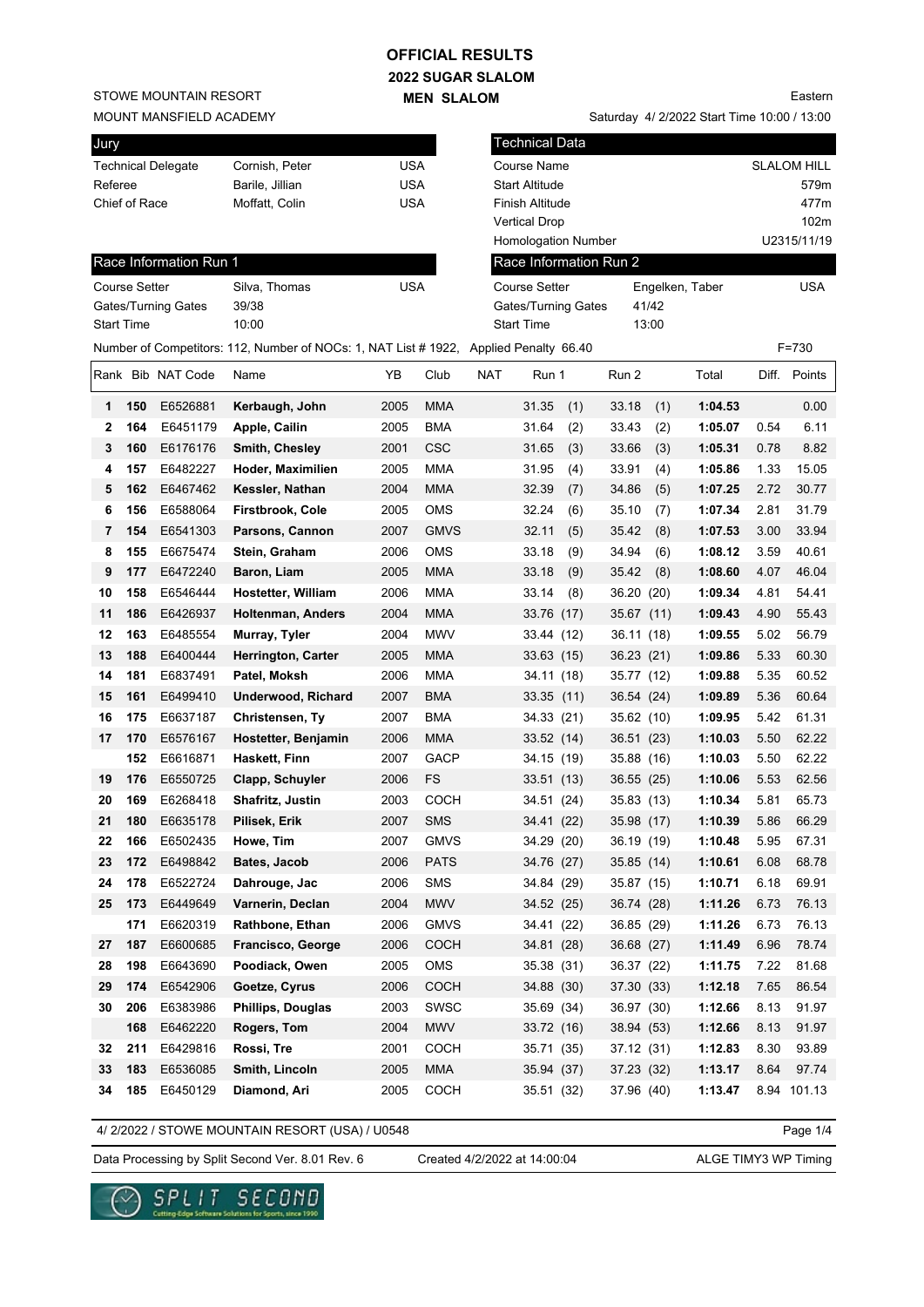# **2022 SUGAR SLALOM MEN SLALOM OFFICIAL RESULTS**

MOUNT MANSFIELD ACADEMY STOWE MOUNTAIN RESORT

|  |                                             | Eastern |
|--|---------------------------------------------|---------|
|  | Saturday 4/ 2/2022 Start Time 10:00 / 13:00 |         |

|    |            | Rank Bib NAT Code    | Name                                      | ΥB           | Club                       | NAT | Run 1                    | Run 2                    | Total                                        | Diff. Points |
|----|------------|----------------------|-------------------------------------------|--------------|----------------------------|-----|--------------------------|--------------------------|----------------------------------------------|--------------|
| 35 | 203        | E6619186             | O'Connor, Brendan                         | 2006         | MMA                        |     | 35.90 (36)               | 37.81 (39)               | 1:13.71                                      | 9.18 103.85  |
| 36 | 190        | E6577772             | Hazen, William                            | 2004         | <b>PROC</b>                |     | 35.62 (33)               | 38.27 (45)               | 1:13.89                                      | 9.36 105.89  |
| 37 | 202        | X7080428             | Cramm, Stephen                            | 2006         | MMA                        |     | 36.40 (41)               | 37.50 (36)               | 1:13.90                                      | 9.37 106.00  |
| 38 | 195        | E6453958             | Fish, Erik                                | 2005         | <b>WMRT</b>                |     | 36.08 (38)               | 38.12 (43)               | 1:14.20                                      | 9.67 109.39  |
| 39 | 216        | E5721626             | Corrado, Vincent                          | 1993         | <b>MPRC</b>                |     | 36.86 (46)               | 37.43 (35)               | 1:14.29                                      | 9.76 110.41  |
| 40 | 207        | X6906033             | <b>Arsenault, Simon</b>                   | 2008         | BMA                        |     | 36.40 (41)               | 37.96 (40)               | 1:14.36                                      | 9.83 111.20  |
| 41 | 200        | E6575765             | LeBlanc, Caedmon                          | 2008         | <b>GMVS</b>                |     | 36.33 (40)               | 38.19 (44)               | 1:14.52                                      | 9.99 113.01  |
| 42 | 182        | E6582281             | Lemerond, William                         | 2007         | <b>GMVS</b>                |     | 37.63 (53)               | 37.36 (34)               | 1:14.99                                      | 10.46 118.33 |
| 43 | 208        | E6675813             | <b>Freund, Carter</b>                     | 2007         | KMS                        |     | 36.76 (44)               | 38.59 (50)               | 1:15.35 10.82 122.40                         |              |
| 44 | 215        | E6571337             | Berens, Cameron                           | 2007         | <b>MMA</b>                 |     | 36.79 (45)               | 38.83 (51)               | 1:15.62 11.09 125.46                         |              |
| 45 | 209        | E6757634             | Poodiack, Dillon                          | 2007         | <b>OMS</b>                 |     | 37.53 (50)               | 38.11 (42)               | 1:15.64                                      | 11.11 125.68 |
| 46 | 196        | E6420041             | <b>Flaherty, Patrick</b>                  | 2002         | <b>SMC</b>                 |     | 36.56 (43)               | 39.49 (57)               | 1:16.05                                      | 11.52 130.32 |
| 47 | 217        | E6748254             | Fonash, Alec                              | 2007         | OMS                        |     | 37.24 (48)               | 38.84 (52)               | 1:16.08                                      | 11.55 130.66 |
| 48 | 210        | E6611706             | Williamson, Aidan                         | 2007         | <b>KMS</b>                 |     | 37.80 (55)               | 38.44 (48)               | 1:16.24 11.71 132.47                         |              |
| 49 | 219        | E6668311             | Karr, Harry                               | 2008         | <b>MMA</b>                 |     | 37.31 (49)               | 39.04 (55)               | 1:16.35                                      | 11.82 133.71 |
| 50 | 220        | E6668938             | <b>Bergstrom, Erik</b>                    | 2005         | <b>SNSC</b>                |     | 37.18 (47)               | 39.34 (56)               | 1:16.52                                      | 11.99 135.64 |
| 51 | 221        | E6774251             | <b>Farrell Eastman, Sky</b>               | 2008         | <b>COCH</b>                |     | 37.61 (52)               | 39.00 (54)               | 1:16.61 12.08 136.66                         |              |
| 52 | 213        | E7133604             | Puleio, Stokely                           | 2004         | <b>SNSC</b>                |     | 37.54 (51)               | 39.62 (59)               | 1:17.16 12.63 142.88                         |              |
| 53 | 193        | E6600332             | Fecteau, Derek                            | 2007         | <b>COCH</b>                |     | 37.74 (54)               | 39.55 (58)               | <b>1:17.29</b> 12.76  144.35                 |              |
| 54 | 204        | E6574425             | Christie, Ian                             | 2007         | <b>CVA</b>                 |     | 36.23 (39)               | 41.26 (64)               | 1:17.49 12.96 146.61                         |              |
| 55 | 184        | E6645092             | Goodman, Brayden                          | 2007         | <b>SMS</b>                 |     | 40.03 (63)               | 38.29 (46)               | 1:18.32 13.79 156.00                         |              |
| 56 | 222        | E6826298             | Schnipper, Leo                            | 2004         | <b>OKEMO</b>               |     | 38.44 (56)               | 40.15 (60)               | 1:18.59 14.06 159.05                         |              |
| 57 | 223        | E6626894             | Ruth, Henry                               | 2008         | BMA                        |     | 38.77 (57)               | 40.83 (62)               | 1:19.60 15.07 170.48                         |              |
| 58 | 189        | E6587867             | Wagner, Jake                              | 2007         | <b>CVA</b>                 |     | 41.69 (74)               | 38.42 (47)               | 1:20.11 15.58 176.25                         |              |
| 59 | 231        | E6716692             | Sarsfield, Luke                           | 2006         | <b>PASEF</b>               |     | 39.29 (58)               | 41.45 (67)               | 1:20.74 16.21 183.38                         |              |
| 60 | 261        | E6620323             | <b>Rathbone, Beckett</b>                  | 2008         | ATT                        |     | 39.56 (60)               | 41.43 (66)               | 1:20.99                                      | 16.46 186.20 |
| 61 | 228        | E6824881             | <b>Brown, Spencer</b>                     | 2007         | <b>RMS</b>                 |     | 39.85 (62)               | 41.38 (65)               | 1:21.23 16.70 188.92                         |              |
| 62 | 230        | E6800333             | Haueisen, Maxwell                         | 2006         | ATT                        |     | 39.67 (61)               | 41.70 (68)               | 1:21.37 16.84 190.50                         |              |
| 63 | 235        | E6641492             | <b>Burkart, Joshua</b>                    | 2006         | <b>TRRT</b>                |     | 39.51 (59)               | 41.95 (69)               | 1:21.46 16.93 191.52                         |              |
| 64 | 225        | E6626795             | Rotermund, Sam                            | 2007         | <b>OMS</b>                 |     | 41.16 (72)               | 41.09 (63)               | 1:22.25 17.72 200.46                         |              |
| 65 | 199        | X6618358             | Vigneras, Jules                           | 2007         | ATT                        |     | 43.92 (86)               | 38.45 (49)               | 1:22.37 17.84 201.82                         |              |
| 66 | 224        | E6595409             | Pursel, Arthur                            | 2008         | BMA                        |     | 40.63 (65)               | 42.41 (72)               | 1:23.04 18.51 209.40                         |              |
| 67 | 259        | E6807514             | Sloan, Jed                                | 2008         | <b>WMR</b>                 |     | 41.14 (71)               | 42.36 (71)               | 1:23.50 18.97 214.60                         |              |
| 68 | 255        | E6822794             | <b>Winder, Charles</b>                    | 2008         | <b>FSC</b>                 |     | 40.55 (64)               | 43.12 (77)               | 1:23.67 19.14 216.52                         |              |
| 69 | 234        | E6790204             | <b>MacDonald, Drew</b>                    | 2007         | <b>RMS</b>                 |     | 41.09 (69)               | 42.71 (73)               | 1:23.80 19.27 217.99                         |              |
| 70 | 250        | E6850025             | Patel, Shlok<br>Lombardi, Oskar           | 2008         | <b>HUNTR</b>               |     | 40.81 (66)               | 43.02 (74)               | 1:23.83 19.30 218.33                         |              |
| 71 | 218        | E6463169             |                                           | 2004         | <b>TRRT</b>                |     | 43.57 (84)               | 40.53 (61)               | 1:24.10 19.57 221.39                         |              |
| 72 | 238        | E6667790             | <b>Barnes, Forrest</b>                    | 2008         | <b>BOC</b>                 |     | 40.88 (67)               | 43.40 (79)               | 1:24.28 19.75 223.42                         |              |
| 73 | 233        | E6806726             | Derosa, Maximus                           | 2007         | <b>RMS</b>                 |     | 40.89 (68)               | 43.71 (81)<br>43.04 (75) | 1:24.60 20.07 227.04                         |              |
| 74 | 251        | E6760031             | <b>Whipple, Oliver</b><br>Coviello, Miles | 2008         | <b>CVA</b>                 |     | 41.67 (73)               |                          | 1:24.71 20.18 228.29                         |              |
| 75 | 242<br>254 | E6827203             | Cuddy, Thomas                             | 2008         | <b>MMA</b>                 |     | 41.12 (70)               | 43.78 (82)               | 1:24.90 20.37 230.44                         |              |
| 76 | 248        | E6293558<br>E6807412 | Arbesman, Blu                             | 1997<br>2007 | <b>MPRC</b><br><b>THDR</b> |     | 42.11 (77)<br>42.24 (78) | 43.07 (76)<br>43.47 (80) | 1:25.18 20.65 233.60<br>1:25.71 21.18 239.60 |              |
| 77 | 229        | E6719731             |                                           | 2008         | FS                         |     |                          |                          |                                              |              |
| 78 |            |                      | Clapp, Hayden                             |              |                            |     | 42.10 (76)               | 43.96 (84)               | 1:26.06 21.53 243.56                         |              |
| 79 | 241        | E6974448             | Zhang, Elliott                            | 2006         | <b>THDR</b>                |     | 43.04 (80)               | 43.36 (78)               | 1:26.40 21.87 247.41                         |              |

4/ 2/2022 / STOWE MOUNTAIN RESORT (USA) / U0548

Page 2/4

Data Processing by Split Second Ver. 8.01 Rev. 6 Created 4/2/2022 at 14:00:04 ALGE TIMY3 WP Timing

Created 4/2/2022 at 14:00:04

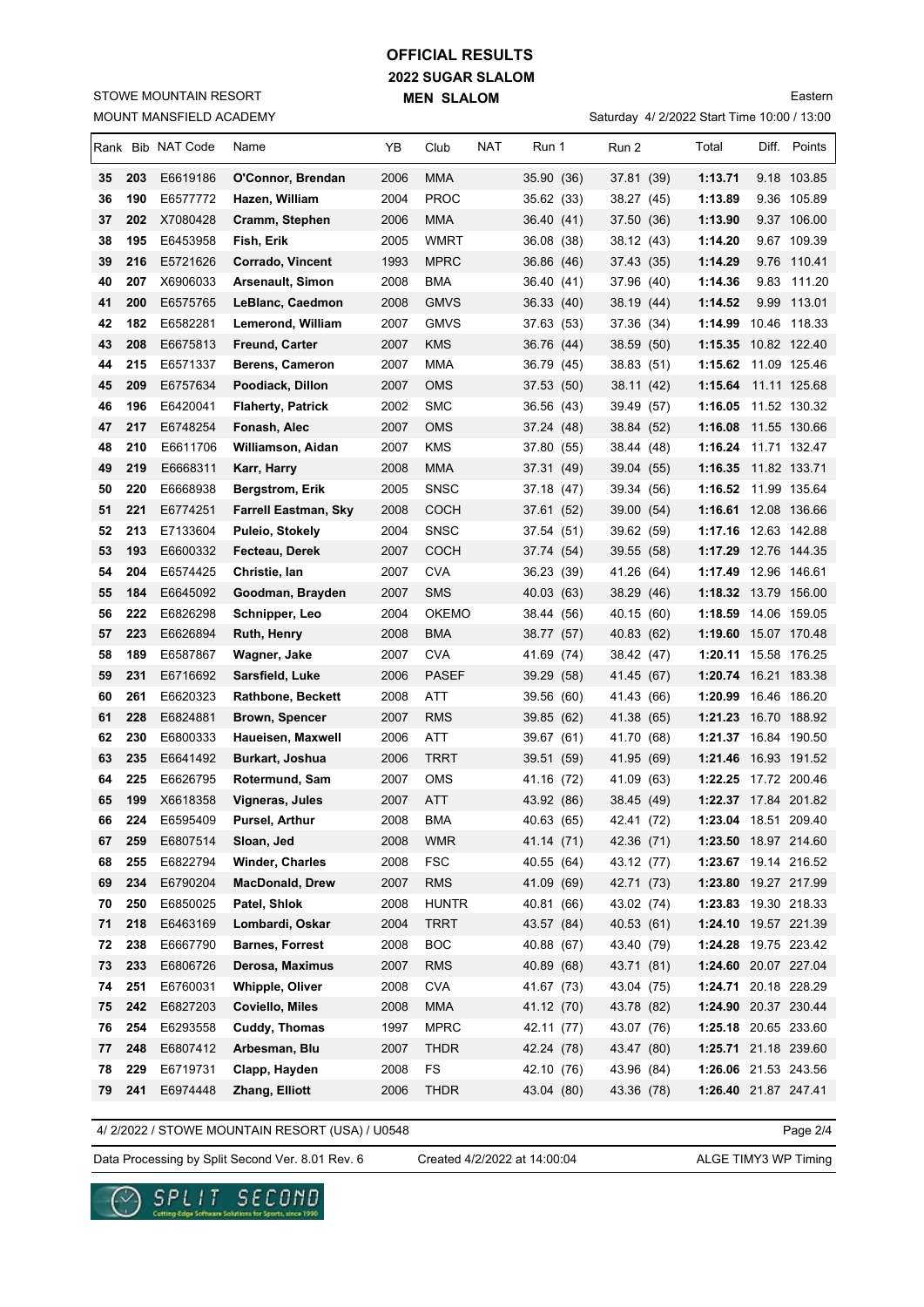# **2022 SUGAR SLALOM MEN SLALOM OFFICIAL RESULTS**

MOUNT MANSFIELD ACADEMY STOWE MOUNTAIN RESORT

## Saturday 4/ 2/2022 Start Time 10:00 / 13:00 Eastern

|    |     | <b>IRank Bib NAT Code</b> | Name                         | YB   | Club        | <b>NAT</b> | Run 1      | Run 2      | Total                | Diff. | Points |
|----|-----|---------------------------|------------------------------|------|-------------|------------|------------|------------|----------------------|-------|--------|
| 80 | 226 | E6501793                  | <b>Filkorn. Charles</b>      | 2006 | COCH        |            | 42.75 (79) | 43.91 (83) | 1:26.66 22.13 250.35 |       |        |
| 81 | 256 | E6723623                  | Hepburn, Jack                | 2008 | <b>CVA</b>  |            | 43.46 (81) | 44.09 (85) | 1:27.55 23.02 260.42 |       |        |
| 82 | 240 | E7003015                  | Puchner, Alexander           | 2007 | CR          |            | 43.46 (81) | 45.38 (86) | 1:28.84 24.31 275.01 |       |        |
| 83 | 243 | E6748654                  | Firestone, George            | 2008 | <b>SMS</b>  |            | 43.50 (83) | 45.52 (88) | 1:29.02 24.49 277.04 |       |        |
| 84 | 246 | E7001932                  | <b>Disiena, Matthew</b>      | 2008 | WILLD       |            | 44.37 (87) | 45.48 (87) | 1:29.85 25.32 286.43 |       |        |
| 85 | 257 | E6792661                  | <b>Finnerty, Cavan</b>       | 2008 | <b>BOC</b>  |            | 45.59 (90) | 45.78 (89) | 1:31.37 26.84 303.63 |       |        |
| 86 | 245 | E7004139                  | <b>Mastropietro, Anthony</b> | 2007 | WILLD       |            | 45.48 (89) | 46.47 (90) | 1:31.95 27.42 310.19 |       |        |
| 87 | 247 | E7069181                  | <b>Hall, Charles</b>         | 2008 | <b>MSA</b>  |            | 45.33 (88) | 47.92 (91) | 1:33.25 28.72 324.90 |       |        |
| 88 | 258 | E6954468                  | Antonescu, Dinu              | 2008 | <b>MPRC</b> |            | 46.01 (91) | 54.72 (94) | 1:40.73 36.20 409.51 |       |        |
| 89 | 197 | E6485134                  | <b>Rathbone, Colby</b>       | 2003 | <b>MWV</b>  |            | 47.04 (92) | 58.91 (95) | 1:45.95 41.42 468.57 |       |        |

#### **NOT PERMITTED TO START 1st RUN**

|     |                              | DID NOT START 1st RUN: 13 competitors            |      |                              |            |              |         |                      |
|-----|------------------------------|--------------------------------------------------|------|------------------------------|------------|--------------|---------|----------------------|
| 260 | E6358382                     | <b>Waterfall, Cody</b>                           | 2002 | <b>GMVS</b>                  |            |              |         |                      |
| 244 | E6783470                     | Small, John                                      | 2008 | <b>BBTS</b>                  |            |              |         |                      |
| 237 | E6685152                     | Dube, Brendan                                    | 2004 | <b>WMRT</b>                  |            |              |         |                      |
| 232 | E6644820                     | Poodiack, Chase                                  | 2005 | <b>OMS</b>                   |            |              |         |                      |
| 227 | E7029516                     | Sternberg, Jacob                                 | 2007 | <b>COCH</b>                  |            |              |         |                      |
| 214 | E6650801                     | Calcagni, Mateo                                  | 2008 | <b>GMVS</b>                  |            |              |         |                      |
| 212 | E6683816                     | Schemmel, Lukas                                  | 2007 | <b>BBTS</b>                  |            |              |         |                      |
| 205 | E6249752                     | Clem, Shaun                                      | 2000 | <b>SMC</b>                   |            |              |         |                      |
| 201 | E6708524                     | <b>Walker, Chase</b>                             | 2008 | <b>GMVS</b>                  |            |              |         |                      |
| 179 | E6583741                     | Spenlinhauer, Brady                              | 2004 | <b>OMS</b>                   |            |              |         |                      |
| 165 | E6452398                     | Lowell, Tommy                                    | 2004 | <b>GACP</b>                  |            |              |         |                      |
| 153 | E6452326                     | Robin, Kyle                                      | 2005 | <b>BMA</b>                   |            |              |         |                      |
| 151 | E6336838                     | Turner, Bobby                                    | 2003 | <b>GACP</b>                  |            |              |         |                      |
|     |                              |                                                  |      |                              |            |              |         |                      |
|     |                              | DID NOT FINISH 1st RUN: 4 competitors            |      |                              |            |              |         |                      |
| 253 | E6784832                     | Neel, Charlie                                    | 2008 | <b>BBTS</b>                  |            | 54.07 (93)   |         |                      |
| 194 | E6336828                     | Turner, Joseph                                   | 2000 | <b>SMC</b>                   |            | 37.79 (38)   |         |                      |
| 192 | E6485144                     | Rathbone, Colin                                  | 2003 | <b>MWV</b>                   |            | 1:03.10 (96) |         |                      |
| 159 | E6545379                     | Robinson, J. Carter                              | 2006 | <b>OMS</b>                   |            | 37.51 (37)   |         |                      |
|     |                              |                                                  |      |                              |            |              |         |                      |
|     |                              | <b>DISQUALIFIED 1st RUN: 3 competitors</b>       |      |                              |            |              |         |                      |
|     | 249 E6796278                 | Tashman, Zeke                                    | 2007 | <b>THDR</b>                  |            | 51.07 (92)   | Gate 30 |                      |
| 236 | E6501311                     | <b>Schmidt, Spencer</b>                          | 2003 | <b>THDR</b>                  |            | 42.26 (70)   | Gate 26 |                      |
| 191 | E6594812                     | Quinn, Trevor                                    | 2007 | <b>MMA</b>                   |            | 36.66 (26)   | Gate 37 |                      |
|     |                              |                                                  |      |                              |            |              |         |                      |
|     |                              | <b>NOT PERMITTED TO START 2nd RUN</b>            |      |                              |            |              |         |                      |
|     |                              |                                                  |      |                              |            |              |         |                      |
|     | <b>DID NOT START 2nd RUN</b> |                                                  |      |                              |            |              |         |                      |
|     |                              |                                                  |      |                              |            |              |         |                      |
|     |                              | DID NOT FINISH 2nd RUN: 2 competitors            |      |                              |            |              |         |                      |
|     | 252 E6751330                 | <b>Bland, Tanner</b>                             | 2008 | <b>CVA</b>                   | 43.60 (85) | <b>DNF</b>   |         |                      |
|     |                              | 4/2/2022 / STOWE MOUNTAIN RESORT (USA) / U0548   |      |                              |            |              |         | Page 3/4             |
|     |                              | Data Processing by Split Second Ver. 8.01 Rev. 6 |      | Created 4/2/2022 at 14:00:04 |            |              |         | ALGE TIMY3 WP Timing |
|     |                              |                                                  |      |                              |            |              |         |                      |